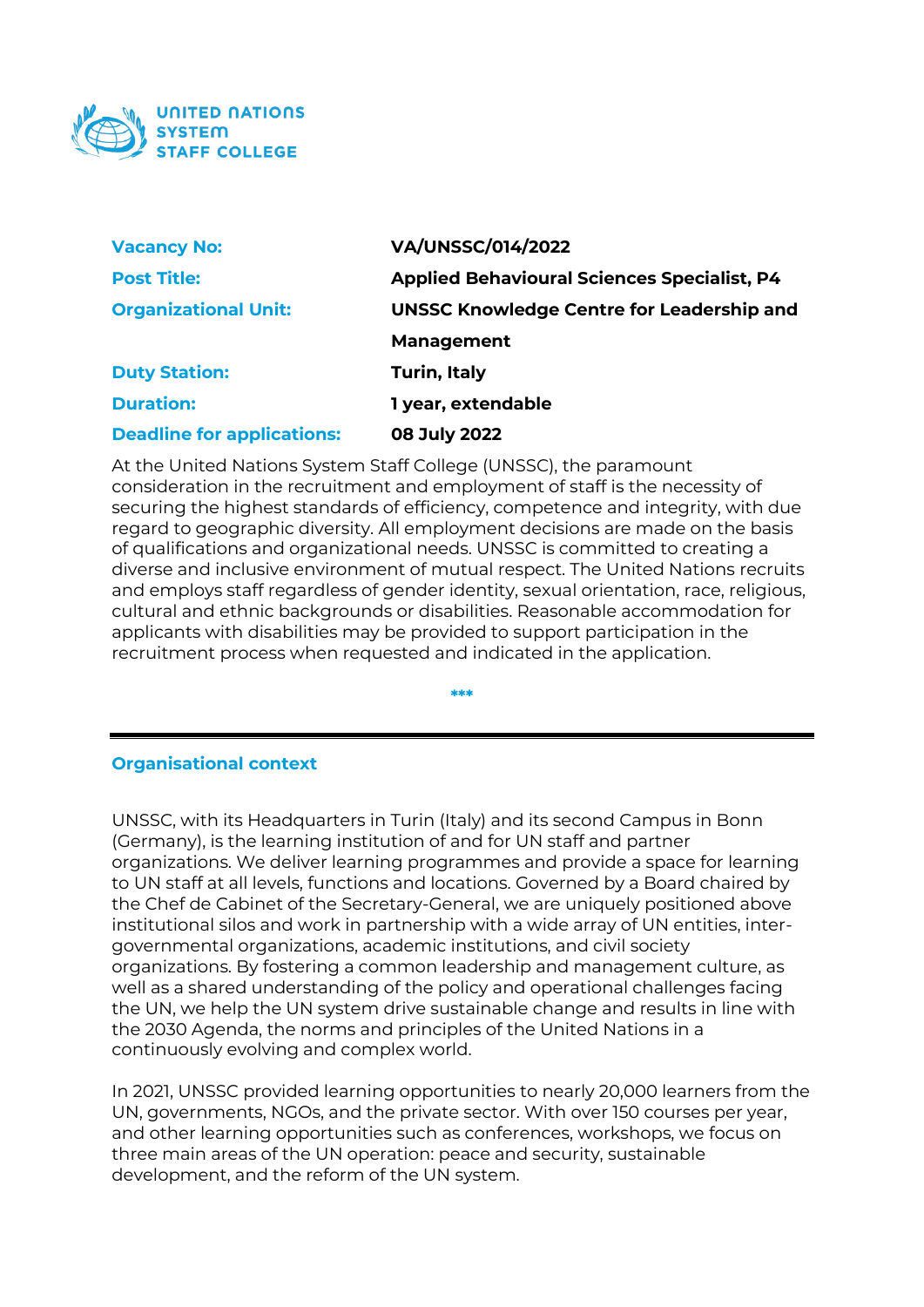UNSSC's Knowledge Centre for Leadership and Management (KCLM) contributes to forging a common UN leadership and management culture for the 2030 Agenda, aligned with and building upon the UN System Leadership Framework approved by the UN System Chief Executives Board (CEB) for Coordination. KCLM supports excellence in leadership and management through a robust range of learning solutions and services for leadership development, professional competencies, change management and innovation, focusing primarily on the capabilities staff and organisations require to implement the Quintet of Change, which underpins the UN Secretary-General's vision for a UN 2.0.

Within KCLM, the UN Lab for Organizational Change and Knowledge (UNLOCK) focuses on underpinning and strengthening internal capabilities to define and drive organizational transformation and innovation initiatives. Through this platform, UNSSC offers capacity building initiatives and advisory services to leverage behavioural science to achieve long-term sustainable improvements in both organisational efficiency and the effectiveness of UN programme and policy work.

# **Responsibilities**

Reporting to the Senior Manager of KCLM, working alongside KCLM Learning Portfolio Managers and in coordination with colleagues contributing to the Lab's activities, the Applied Behavioural Science Specialist is responsible for the following key functions:

1. Design and facilitate capacity building initiatives and services for UN system organisations in the area of applied behavioural science

- Curate, coordinate, design, develop, deliver and evaluate a set of learning projects and services under the KCLM portfolio, with a particular emphasis in UNSSC offerings that focus on the development of internal capabilities to successfully design and implement in-house applied behavioural science approaches and use relevant tools.
- Provide project management and quality assurance for activities in the portfolio, effectively managing the full life cycle of learning projects and activities; interfacing between clients, SMEs and project teams; ensuring proper planning, coordination, information flow and allocation of resources; etc.
- Design and implement, as required, on-demand organisational development interventions and/or advisory services with a strong behavioural change component for UNSSC clients. Providing clients with guidance and advisory services on how to collect and analyse relevant data to measure success in relation to original goals and objectives. If required, set-up and oversee external teams to provide direct support services to UNSSC clients in order to conduct real world experimentation and analysis in the field of behavioural change.
- Develop solution proposals and project documents, including a detailed programme and financial component as required. Ensure all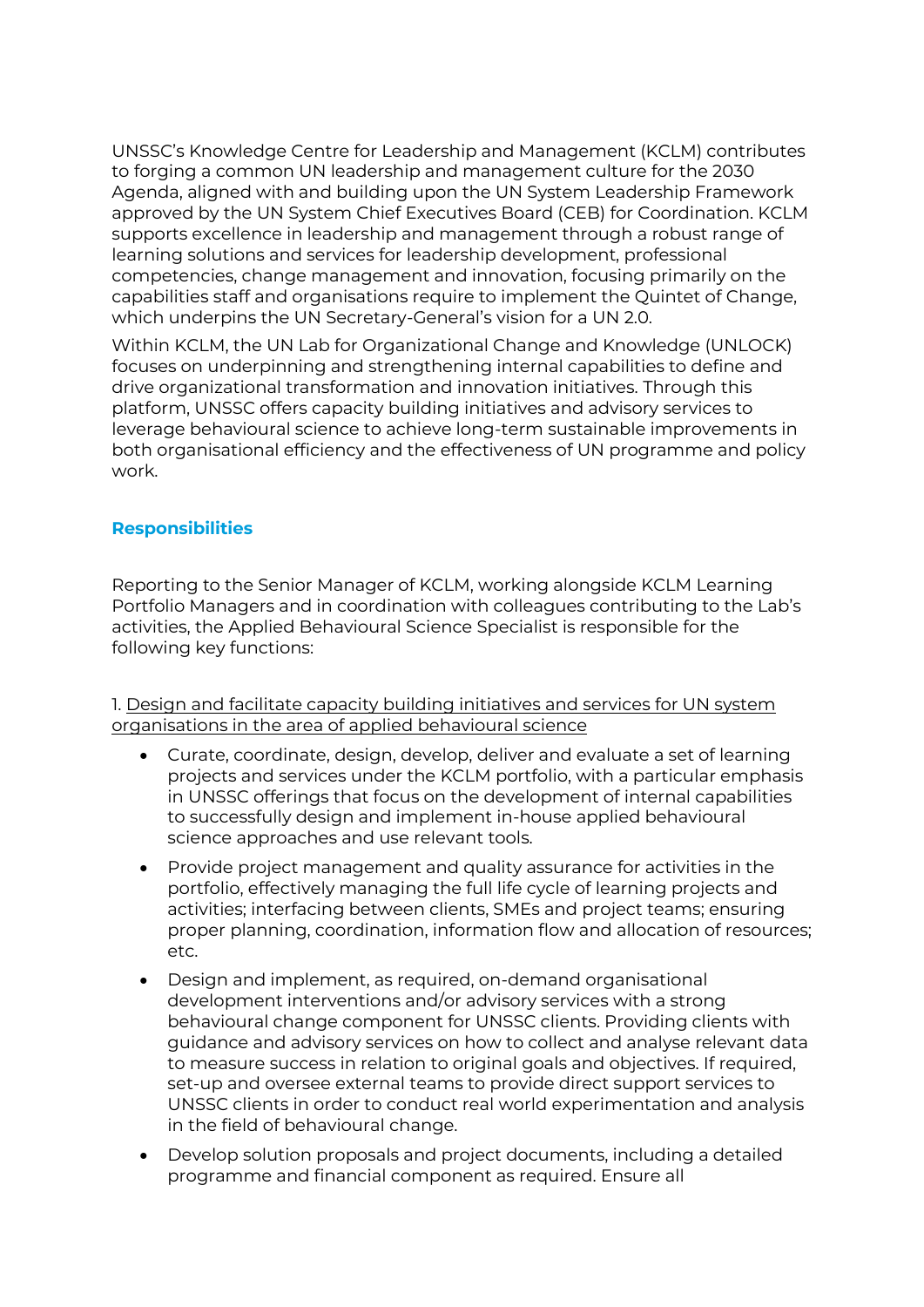programmatic requirements are met, processes are followed and internal and external reporting is met.

• In the context of multidisciplinary teams, provide KCLM Learning Portfolio Managers and other personnel the guidance and analysis required to ensure that bespoke learning and advisory solutions with a behavioural change component offered by UNSSC to its clients are aligned to their respective business performance and organizational goals, and underpinned by sound data collection and analysis methods to strengthen their effectiveness potential.

2. Foster knowledge networks and sharing of good practice in relation to the application of behavioural science to achieve programme goals

- Compile and disseminate high impact, authoritative examples and case studies of the successful application of behavioural science theories and tools in relevant UN leadership, learning and organizational development contexts, to support progressive adoption of such methods.
- Synthesise and package lessons learnt and best practices in the field of applied behavioural science in a relevant UN context.
- Represent UNSSC in relevant inter-agency meetings and working groups (such as, but not limited to, the Behavioural Science Group of the UN Innovation Network) to exchange information and collaborate on the design, development and implementation of relevant policies and initiatives in the fields of leadership, management, operational excellence, learning, organisational development, and innovation.
- Keep abreast of best practices and technologies in the field of applied behavioural science, learning and data research. Compare and analyse the characteristics of common and emerging approaches and tools with a view to produce, at regular intervals, knowledge assets and communications pieces advising on their use within UNSSC and relevant UN reform contexts.
- Engage the UNLOCK Network to promote and explore applied behavioural science approaches in the context of change leadership and management interventions.
- As necessary, serve as Subject Matter Expert (SME), facilitator and/or faculty for UNSSC learning activities, particularly in the area of leadership, management, organisational development, and behavioural change.

# 3. Promote and lead behavioural science applications within UNSSC

- Design, conduct and interpret real world experiments to support UNSSC efforts in pursuit of programmatic and learning excellence. Initiatives may seek to identify challenges, drivers, and enablers, as well as test the effectiveness of a wide range of traditional and technology-enhanced leadership development, learning and change management processes, tools and solutions offered by UNSSC, including frameworks, e-learning environments, web and mobile applications.
- Design and implement appropriate data collection and analysis strategies and tools aligned to UNSSC's KPIs and strategic framework, in order to underpin effective experimentation and identification of business intelligence from KCLM programmatic activities. To this end, collaborate with a wide range of relevant members of UNSSC personnel engaged in ICT and data management fields, as required.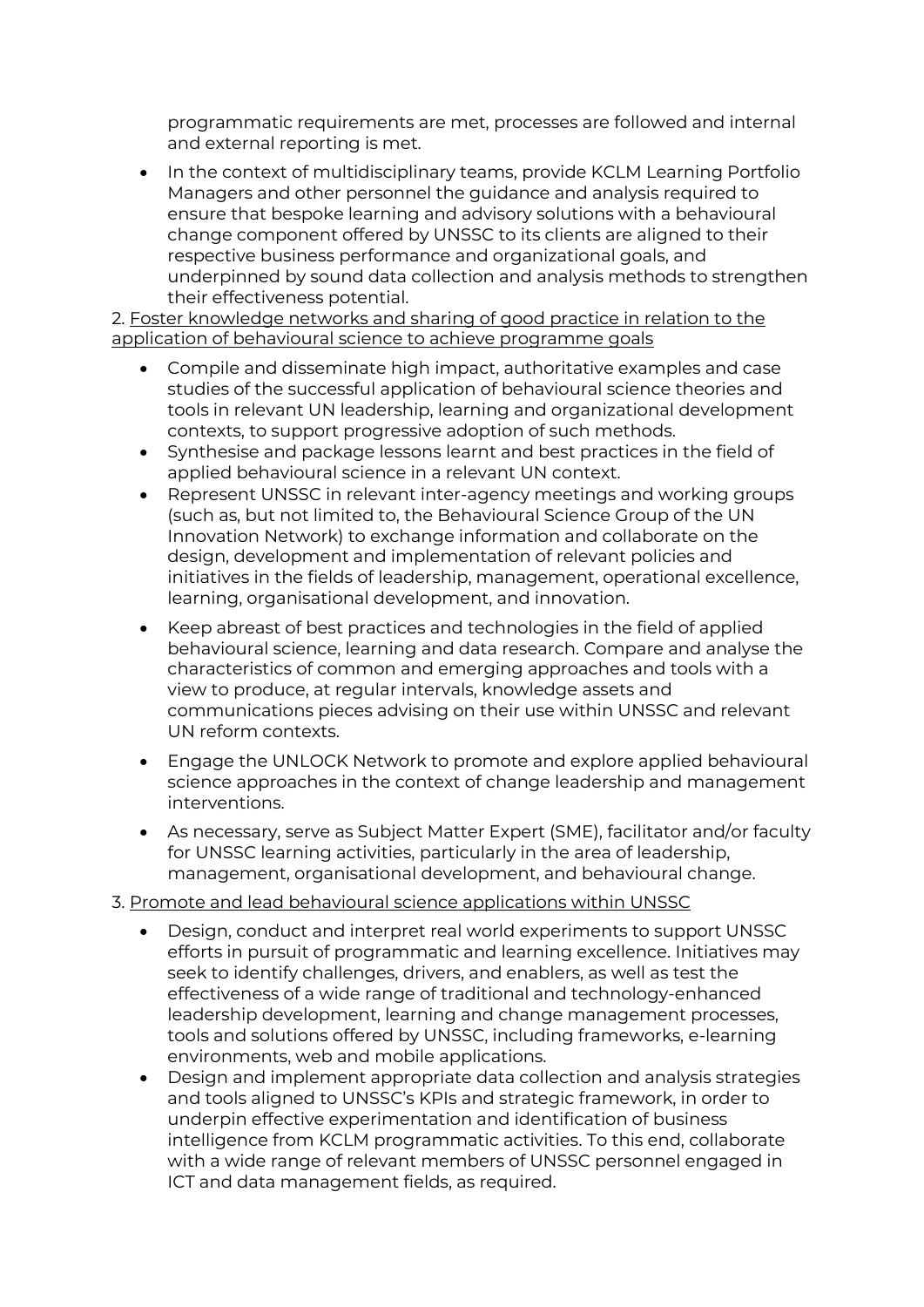• Engage UNSSC Learning Portfolio Managers and team members to highlight concrete opportunities and benefits of mainstreaming behavioural science applications into the organization's programmes, services and solutions, as well as supporting them to design and embed relevant tools and approaches into the learning management cycle as appropriate.

#### 4. Manage financial and human resources

- Lead and manage agile project teams established to support activities within the assigned learning portfolio, including supervision and recruitment (as required) of project personnel and consultants.
- Monitor and assess the effectiveness of activities and initiatives in the portfolio, communicating results to UNSSC and external stakeholders regularly. Contribute to the implementation of UNSSC's data-collection policies. Collaborate with UNSSC's lead on data analysis and evaluation to ensure methods deployed by KCLM to measure and analyse behavioural change are aligned to corporate requirements and guidance.
- Support the team's resource mobilization efforts, while monitoring financial status of projects and activities to ensure their financial sustainability and alignment to expected performance targets.
- Contribute to staff development and capacity-building opportunities in the field of behavioural science for KCLM team members, through a variety of informal, formal and on-the-job learning opportunities.

#### 5. Seek and promote partnership opportunities

- Manage relations and communications with clients, partners, project counterparts, instructional designers, technical developers, faculty and subject matter experts.
- Propose and follow up on partnership opportunities, including new ventures, with UN system organisations, interagency networks, public and private sector entities, non-governmental organisations and academia.
- Lead and manage strategic outreach and engagement initiatives in relation to applied behavioural science activities, including marketing, publicity and communications actions for courses and learning events as required;
- 6. Perform any other duties as required.

# **Competencies**

Corporate Competencies: Demonstrates integrity by modelling the UN's values and ethical standards. Displays cultural, gender, religion, race, nationality and age sensitivity and adaptability. Treats all people fairly without favouritism.

Professionalism: An in-depth knowledge of behavioural and social science theories applied to improving policy, services, products and/or communications. Expertise in cognitive psychology, adult learning, as well as qualitative and quantitative research methods, and experimentation in real-world business-like scenarios. Considerable experience of applying behavioural science tools, theories and frameworks in the design and management of behavioural science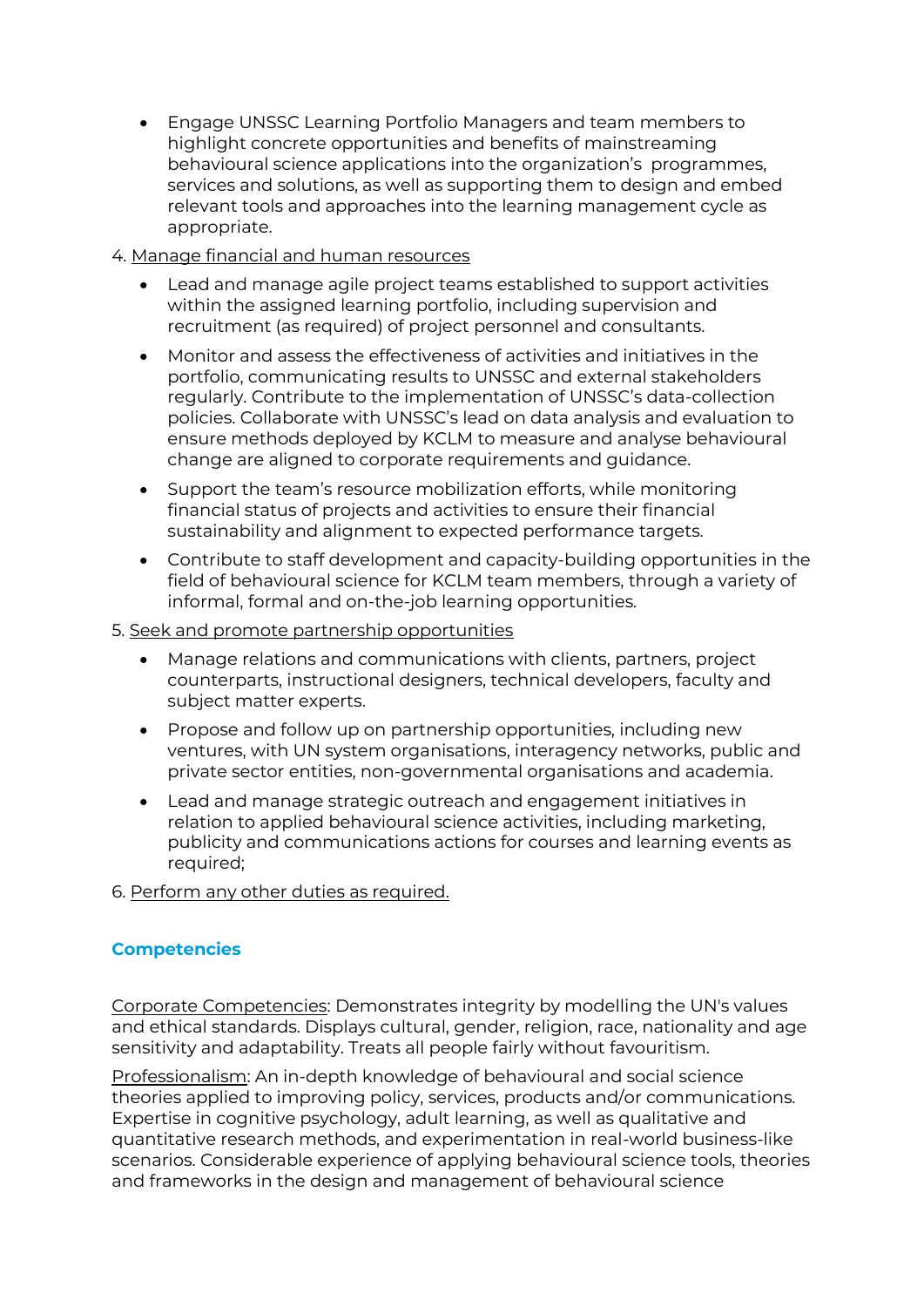interventions. Project management experience in learning management, experimentation, advisory services and other relevant applied behavioural science contexts. Strong learning facilitation skills, both in physical and virtual environments.

Vision: Identifies strategic issues; Clearly communicates links between the Organization's strategy and the work unit's goals; Generates and communicates broad and compelling organizational direction, inspiring others to pursue the same direction; Conveys enthusiasm about future possibilities.

Leadership: Serves as a role model that other people want to follow; Empowers others to translate visions into results; Is proactive in developing strategies to accomplish objectives; Establishes and maintains relationships with a broad range of people to understand needs and gain support; Anticipates and resolves conflicts by pursuing mutually agreeable solutions; Drives for change and improvement: does not accept status quo; Shows the courage to take unpopular stands.

Planning and Organizing: Good organization and co-ordination skills to plan and execute actions in response to changing needs; Ability to advise on issues and priorities related to the team's activities, and to take responsive initiatives. Ability to organize and delegate work and to supervise staff. Ability to design and manage projects and experiments in real world business-like scenarios effectively.

Judgement/ Decision-making: Identifies the key issues in a complex situations, and comes to the heart of the problem quickly; Gathers relevant information before making a decision; Considers positive and negative impact on others and on the Organization; Proposes a course of action or makes a recommendation based on all available information; Checks assumptions against facts; Determines that the actions proposed will satisfy the expressed and underlying needs for the decision; Makes tough decisions when necessary.

Partnering: Ability to establish and maintain strategic partnerships with a wide range of stakeholders of analytical and non-analytical backgrounds within and outside the organization; identify clients' needs and offer innovative solutions to meet them; and work collaboratively with colleagues to achieve organizational goals.

Communication: Proven ability to speak and write clearly and effectively; ability to tailor language, tone, style and format to match audience; ability to listen to others, correctly interpret messages from others and respond appropriately. Proven ability to write proposals, reports, evaluations, etc. in a clear and concise manner. Ability to communicate and make effective oral presentations. Proven ability to communicate effectively in social networks and online environments, using a wide range of approaches (podcast, vodcast, blogging, etc).

Teamwork: Ability to establish and maintain effective and collaborative working relations with a wide range of colleagues and partners with different degrees of analytical backgrounds and skills in the context of interdisciplinary teams, with sensitivity and respect for diversity and inclusion; demonstrated ability to work collaboratively with colleagues to achieve organizational goals and to place team agenda before personal agenda.

Technological Awareness: Experience using appropriate software tools for behavioural analysis online (to conduct, for example, A/B testing), databases, statistical programming packages (such as R and Python), as well as tools to build and conduct email and social media campaigns (such as Mailchimp). Proven